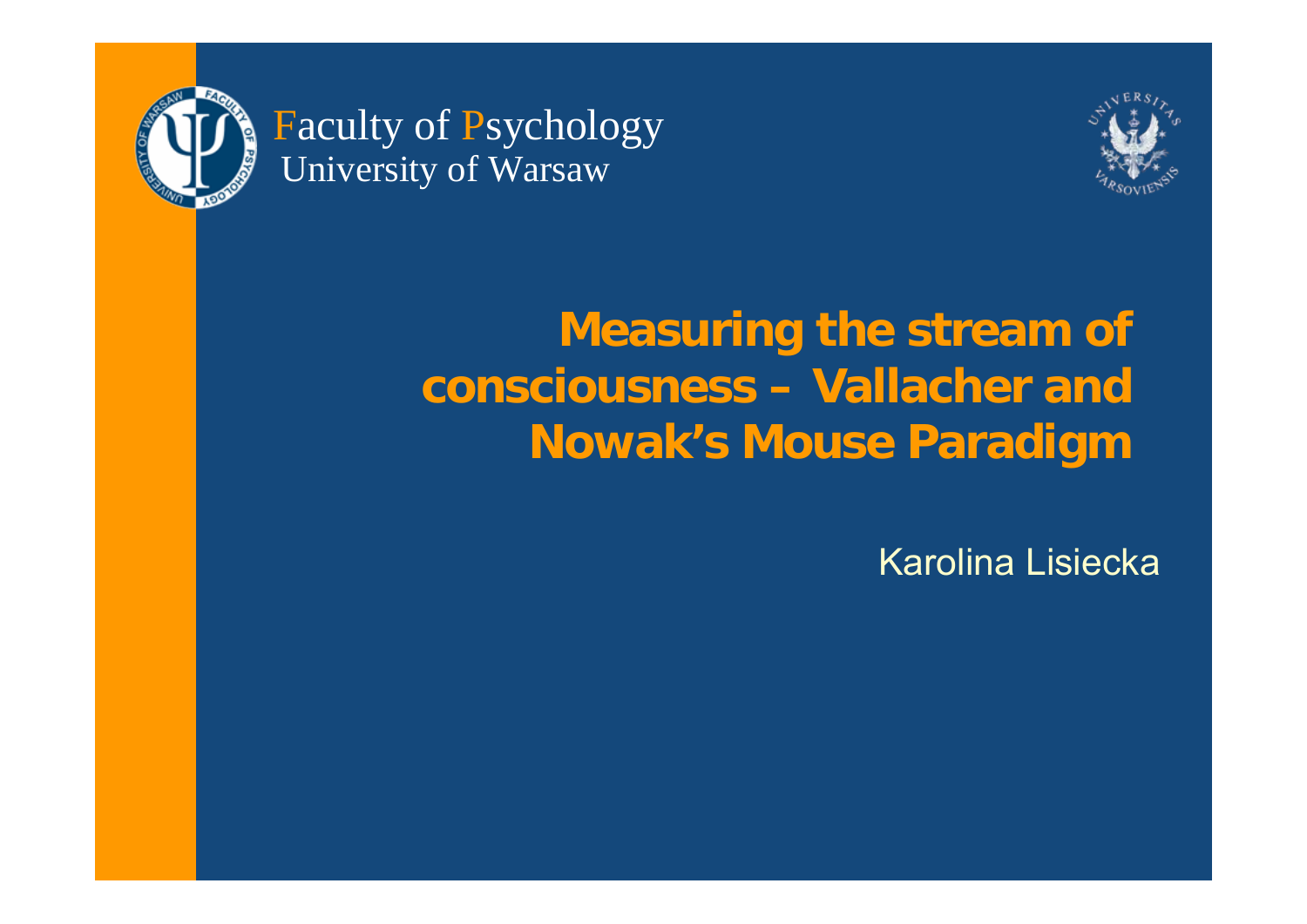#### **Focus of this presentation**

- 2 • Mouse Paradigm (MP) – enables to track the momentary changes in evaluation of a target  $\rightarrow$ measures **judgement dynamics or attitude dynamics**
	- •The problem: stability *versus* variability of attitudes
	- •• Some examples of studies using MP

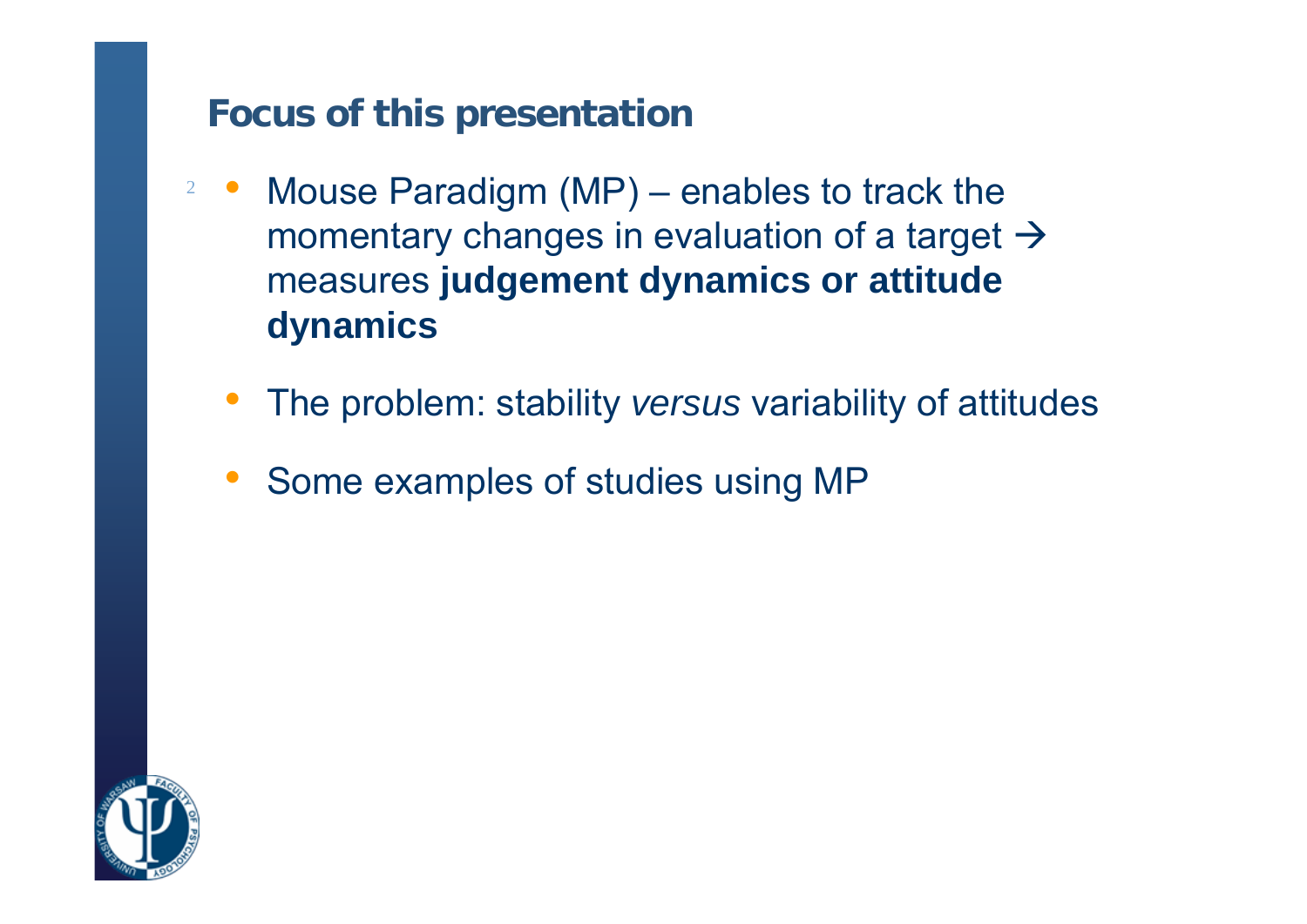#### **Static approach to attitudes**

- •• Traditional theories in psychology: ABC model (Ostrom, Greenwald, Brock, 1968, Petty and Cacioppo, 1981 )
- $\bullet$ Basic statements:

- Internal congruence of attitudes affective, behavioral, cognitive elements
- Attitude representable as a single point on a scale
- Stable in the absence of external stimuli
- File drawer analogy



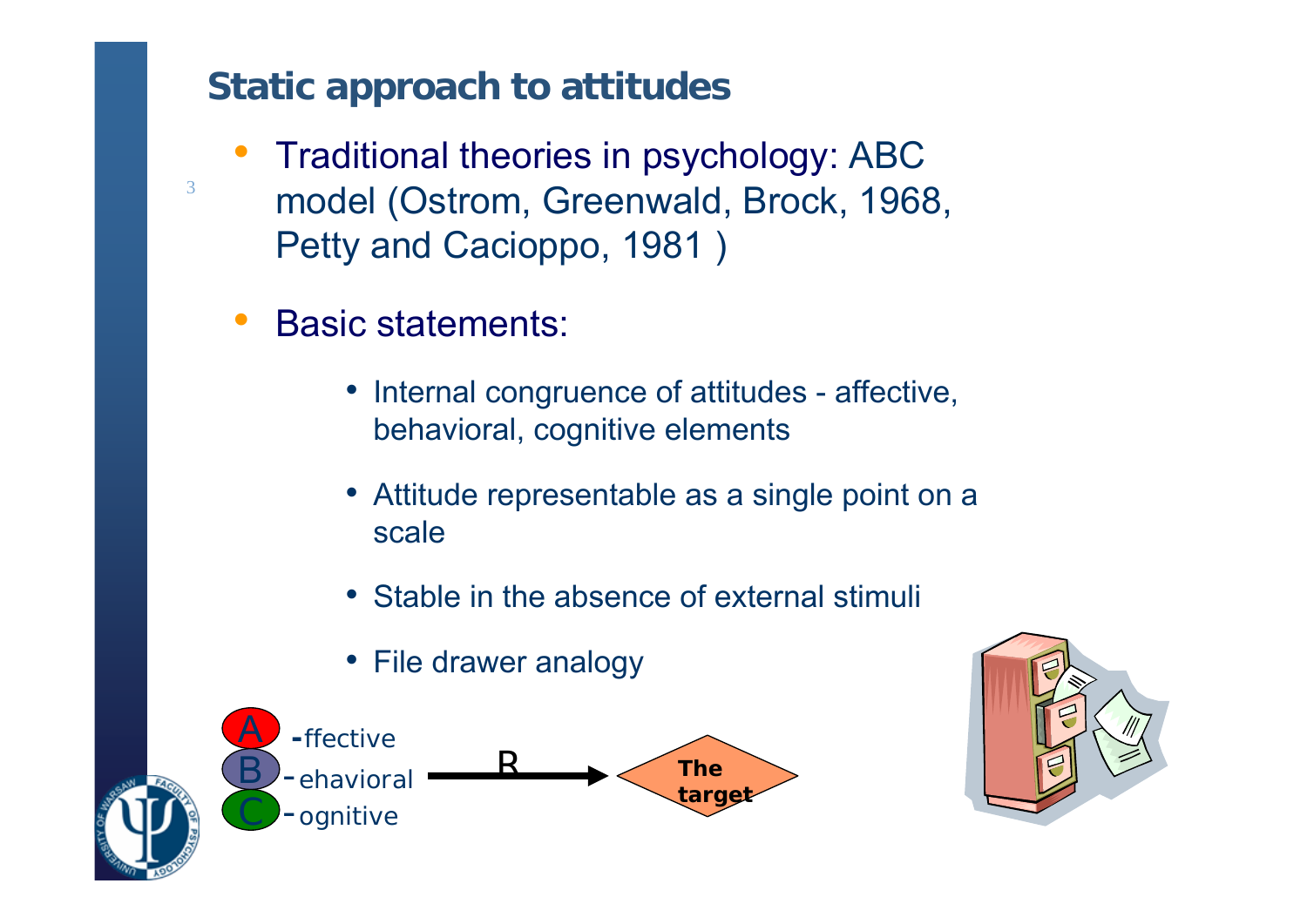#### **Shortcomings of the static approach**

- $\bullet$ Questionable predictive force
- $\bullet$  Static attitudes are not adaptive – due to the changing environment
- Temporal variation is dismissed as random noise (information input that could not be controlled in <sup>a</sup> study)

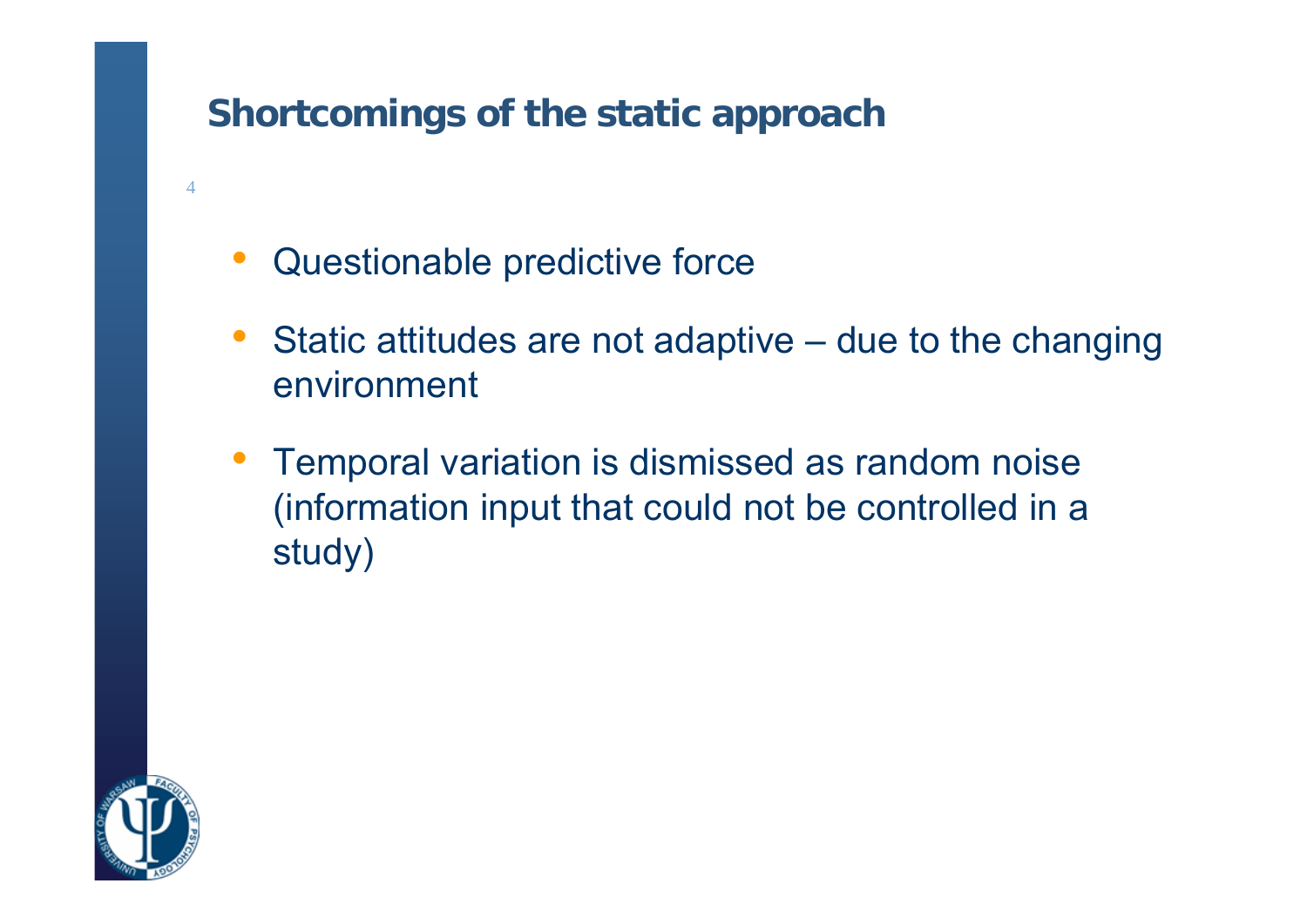#### **Different point of view – the dynamic approach to attitudes**

- • William James (1890) – the stream of consciousness
	- Contents of the mind (*i.e.* attitudes) continuously change
	- • Tesser (1978) – attitude polarization
		- $\mathbb{R}^n$ increasing cognitive consistency in the absence of external stimuli
	- • Anderson (1981) – information integration theory
		- information from a number of sources is integrated into an overall judgment



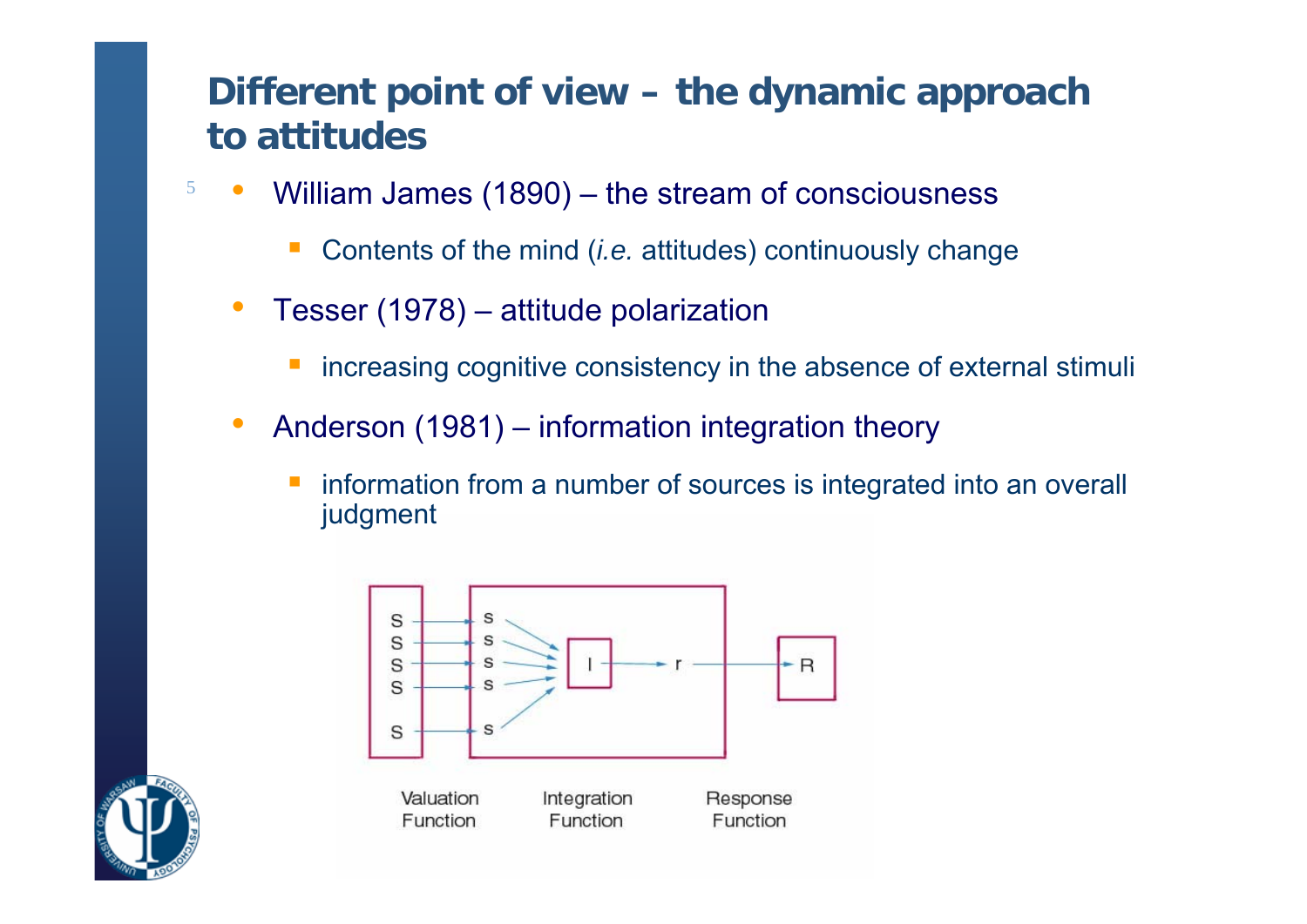#### **Dynamics of social judgement – e.g. Vallacher, Nowak & Kaufman (1994)**

6**Rockloff, (2002) Nowak, Vallacher, Tesser, Borkowski 2000 Dynamics and organization of the Self – e.g Vallacher, Nowak, Froelich &** 

- •• The stream of consciousness may be regarded as a selforganizing dynamical system
- $\bullet$  Attitudes may change in time not only due to changes in the environment but also due to **intrinsic dynamics of thought**  (interactions within elements of the cognitive system)
- $\bullet$  Evaluation may be regarded as an **order parameter** for the system. Singular thoughts are diverse but they all can be scaled with respect to the common parameter of evaluation
- $\bullet$  The elements are not static in valence but influence each other locally in order to achieve a common evaluation

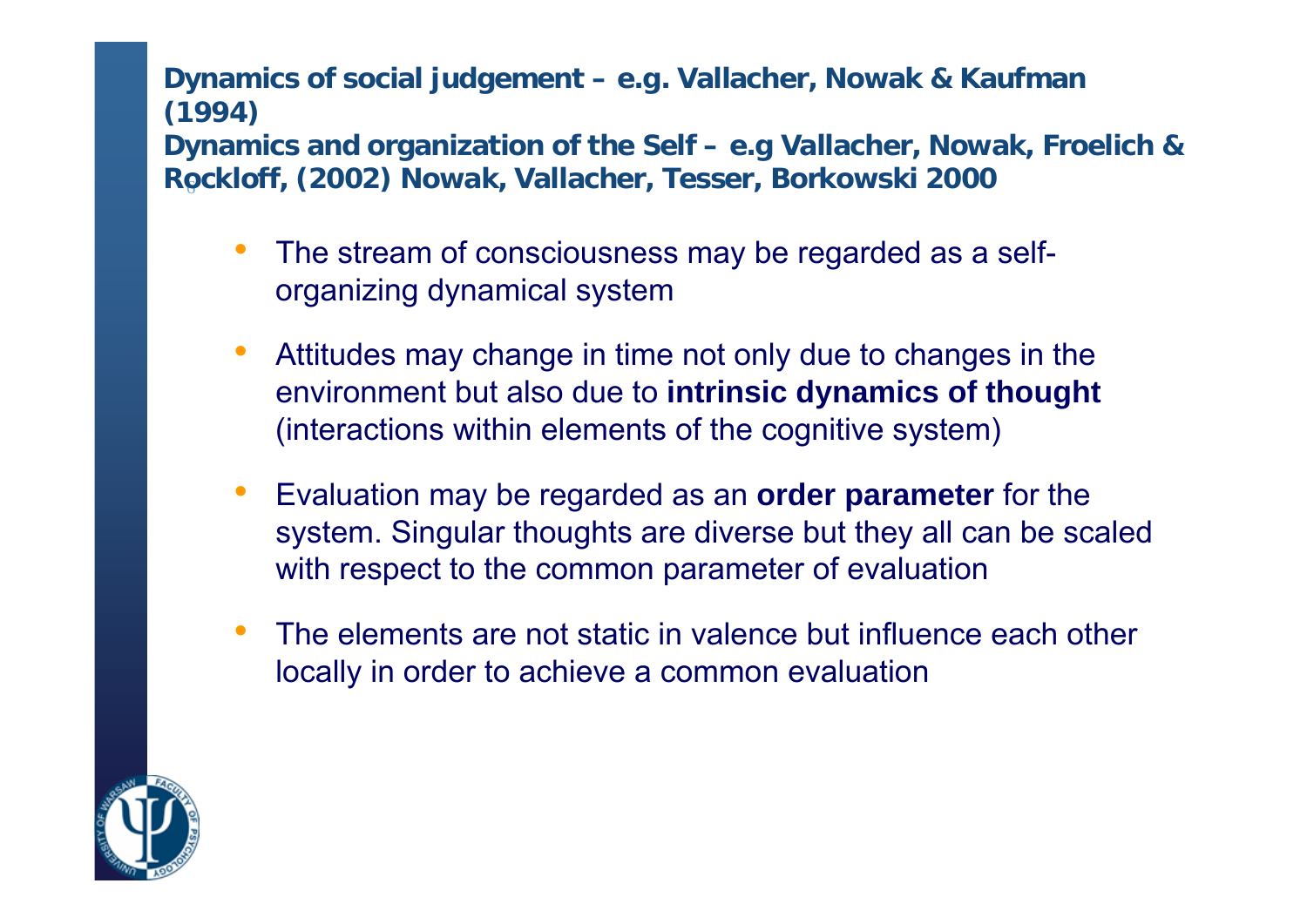#### **Press for integration as means of maintaining thought consistency**

- 7•• *V* We actively engage in maintaining the cognitive consistency: denial, discounting, selective recall, confirmatory bias, defensive attribution, and dissonance reduction etc. It *"enables people to act consistently in spite of their intrinsic capacity for seemingly unlimited cognition" (*Nowak, Vallacher, Tesser, Borkowski)
- • $\bullet \quad \Rightarrow$  The dynamics of information processing indicate the extent to which the informationis integrated in the cognitive system
- •• Coherence vs. conflict within elements of judgment system (univalent and mixed valence representations)
	- Looking for equillibria: point attractors and attitude oscilation
- •• Global evaluation, e.g. global self-esteem, is an emergent feature of the system of elements that operate under the press for integration mode





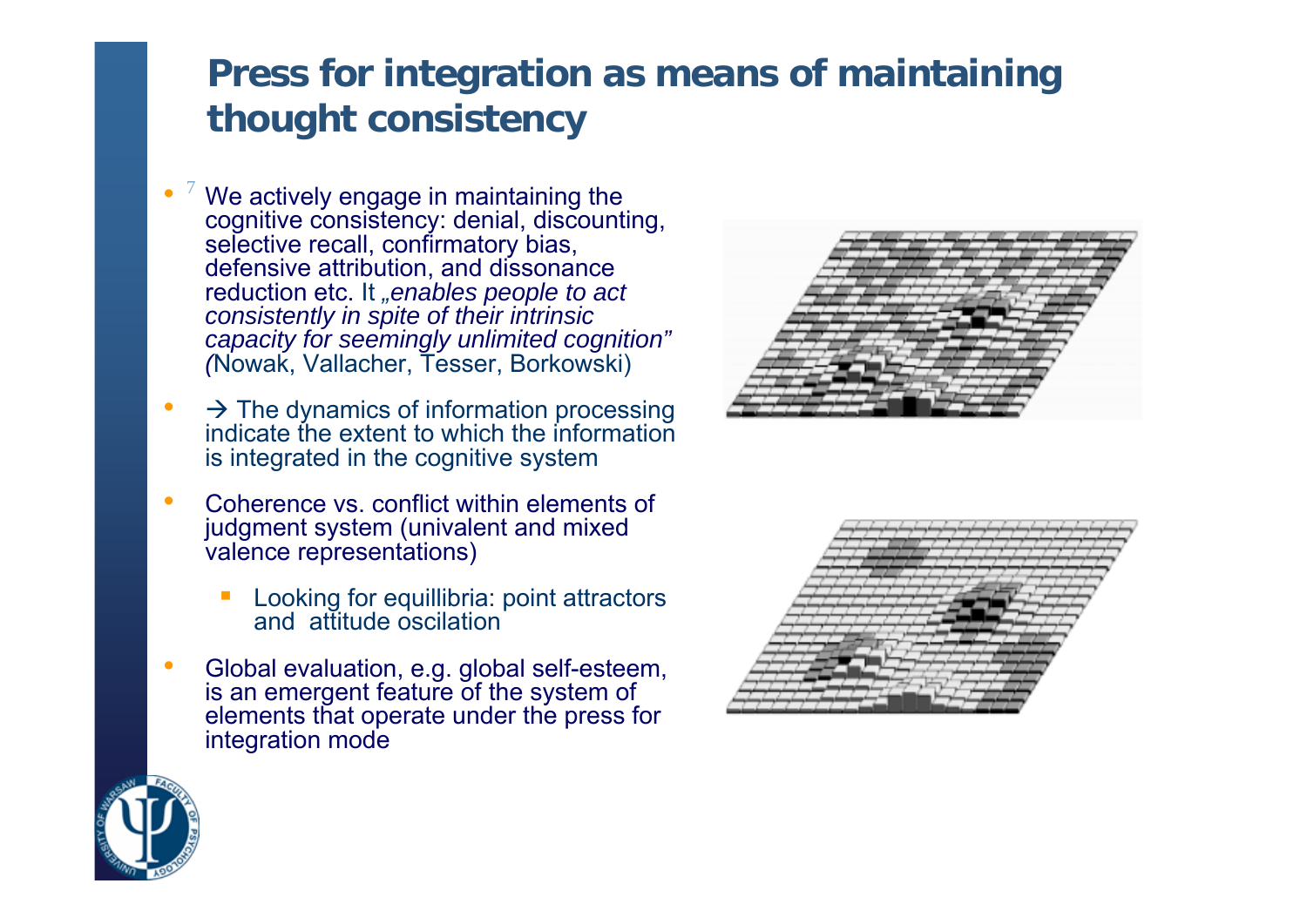#### **How to measure the intrinsic dynamics?**

- We don't have access to the minds of other people
- **Changes in thought happen relatively fast**
- **Asking people directly about the content of their** minds changes the content itself

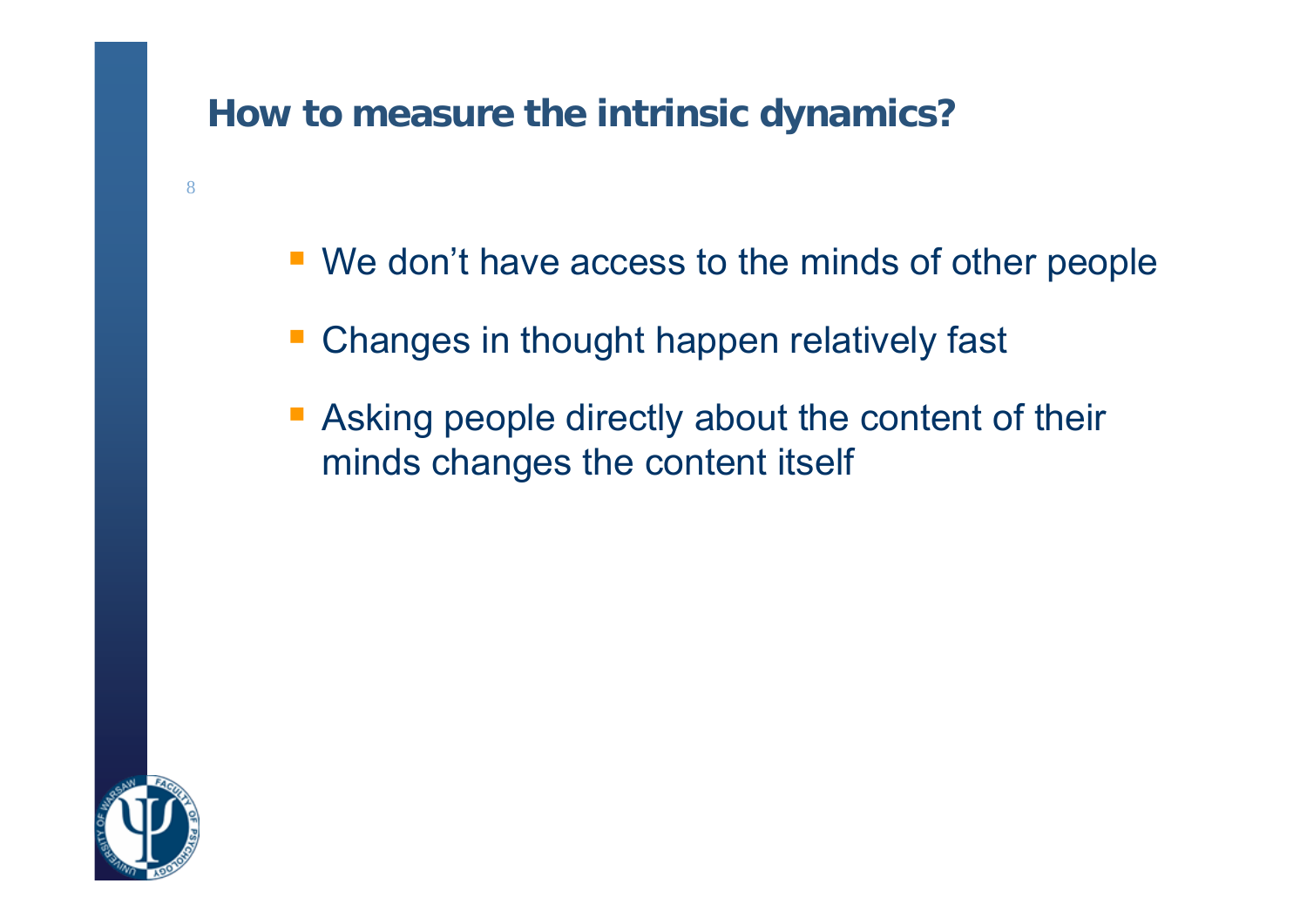## **The Mouse Paradigm.**

## **How does it work?**



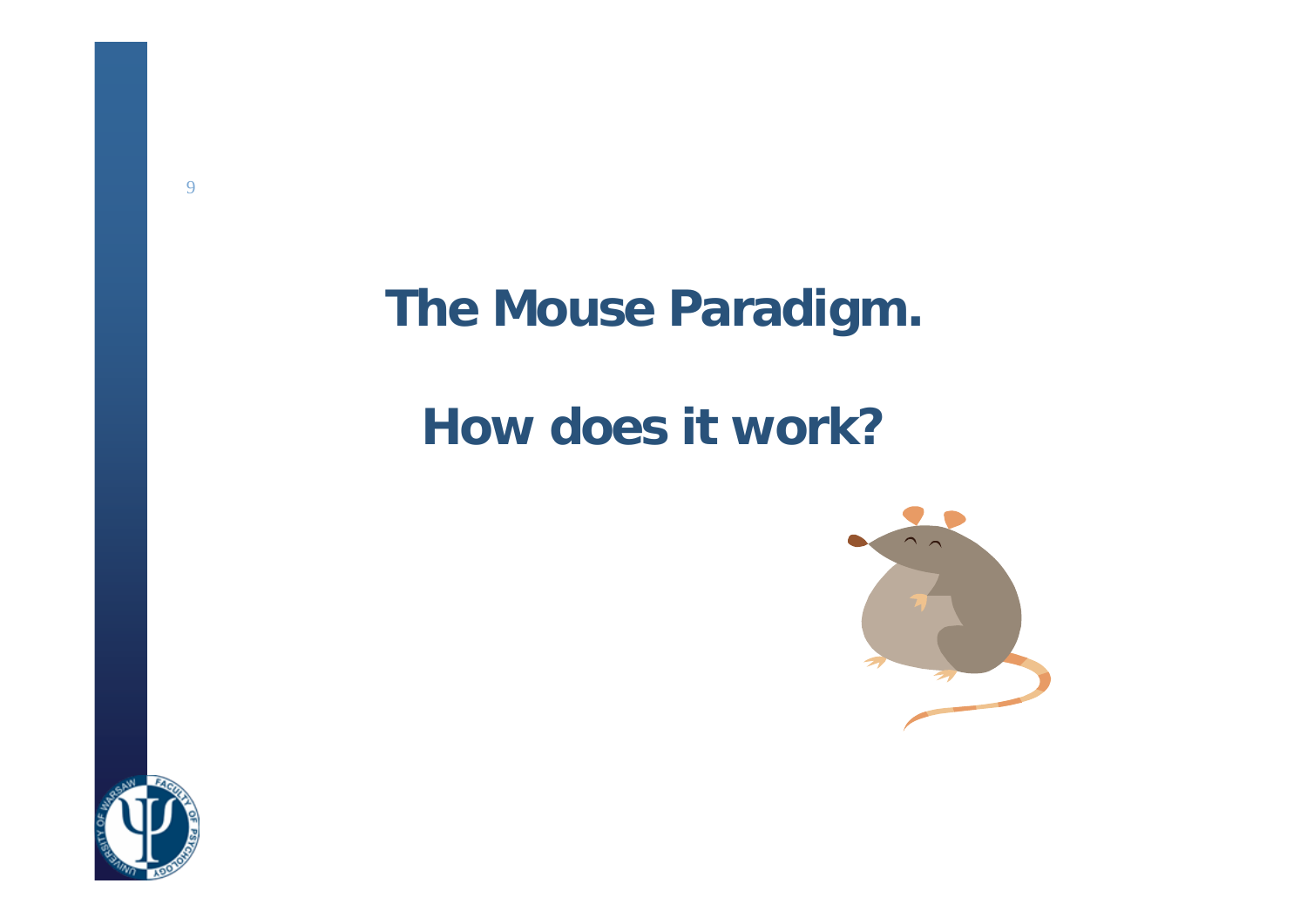#### **The rationale behind the Mouse Paradigm method**

- 10
- Evaluation can be considered as an approach– avoidance behavior (Hovland, Janis & Kelly, 1953)
- $\bullet$  Momentary state of one's feelings towards an object corresponds to the perceived distance from this object
- The more positive the evaluation, the shorter the distance

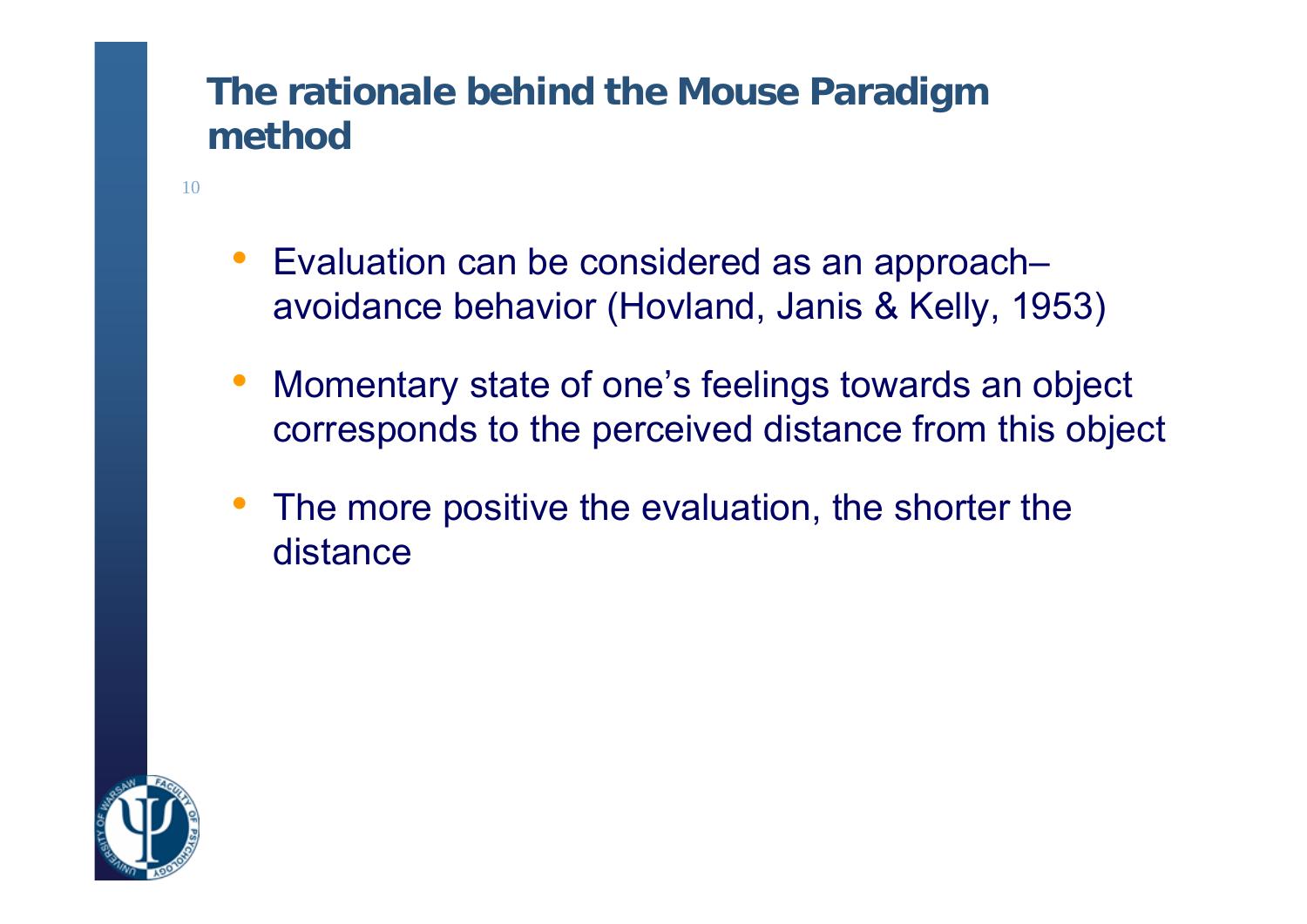#### **Instructions**

11

• "Sometimes the feelings we have about a target are relatively stable [...] Sometimes, though, our feelings show changes over time, whether from week to week, day to day, or even within a given day. In this exercise, you will be asked to indicate your moment-tomoment feelings about the target."

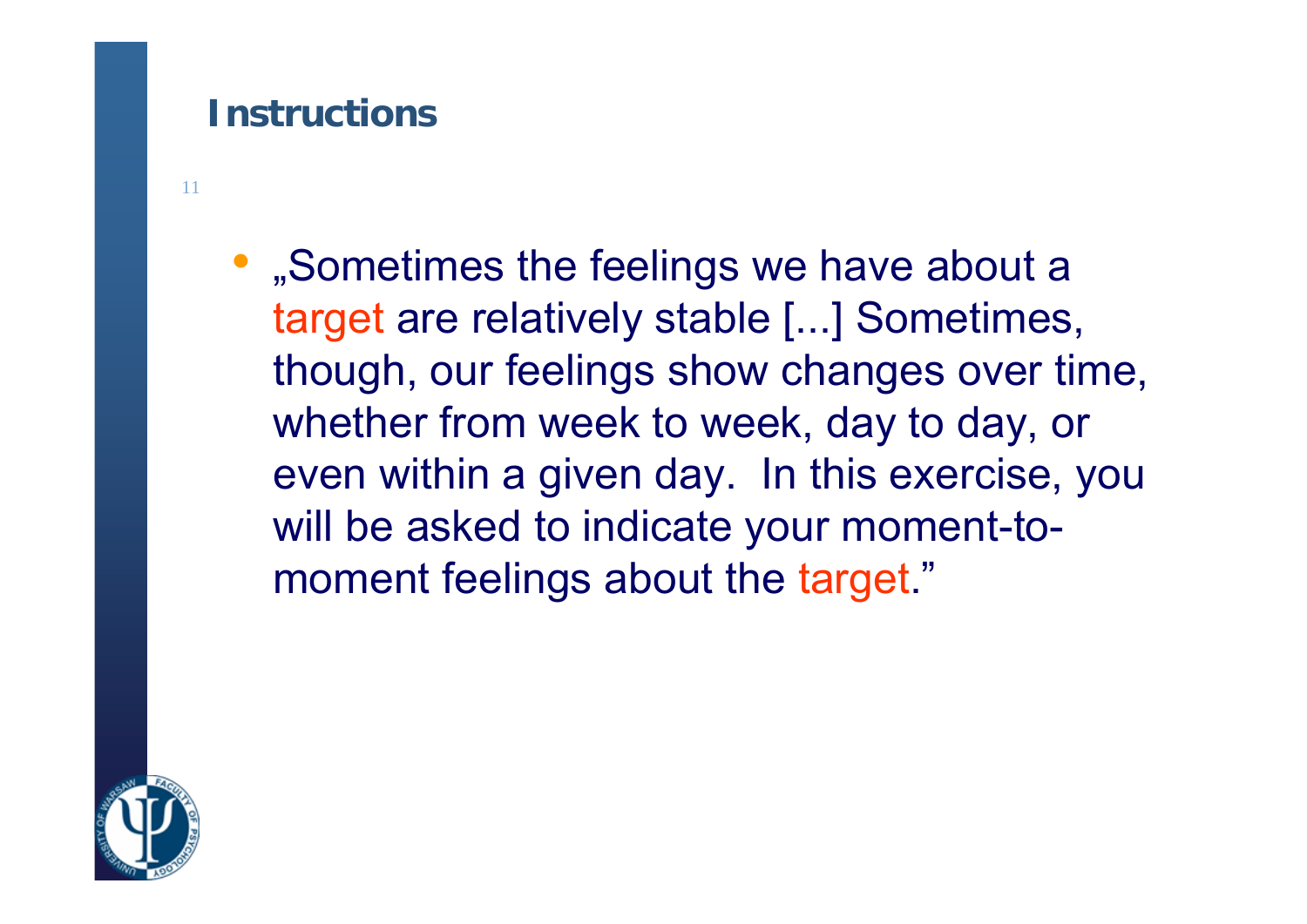### **Mouse paradigm – a screenshot**

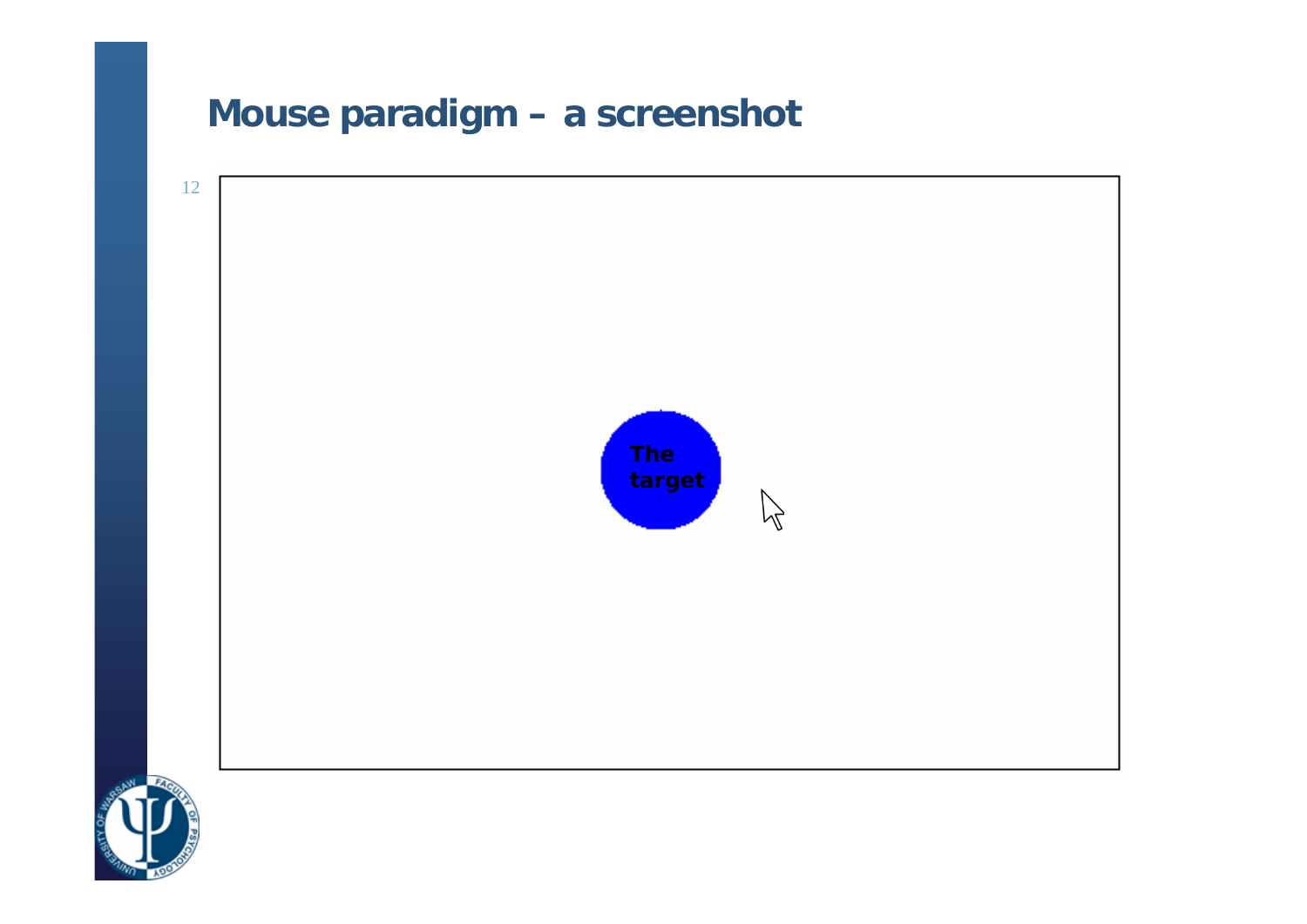- A computer mouse as a tool to measure the momentary evaluation of an object
- Circle in the center of the screen represents the object. Position of the mouse cursor represents the feelings of a subject
- "Silent" and "loud" version of the MP

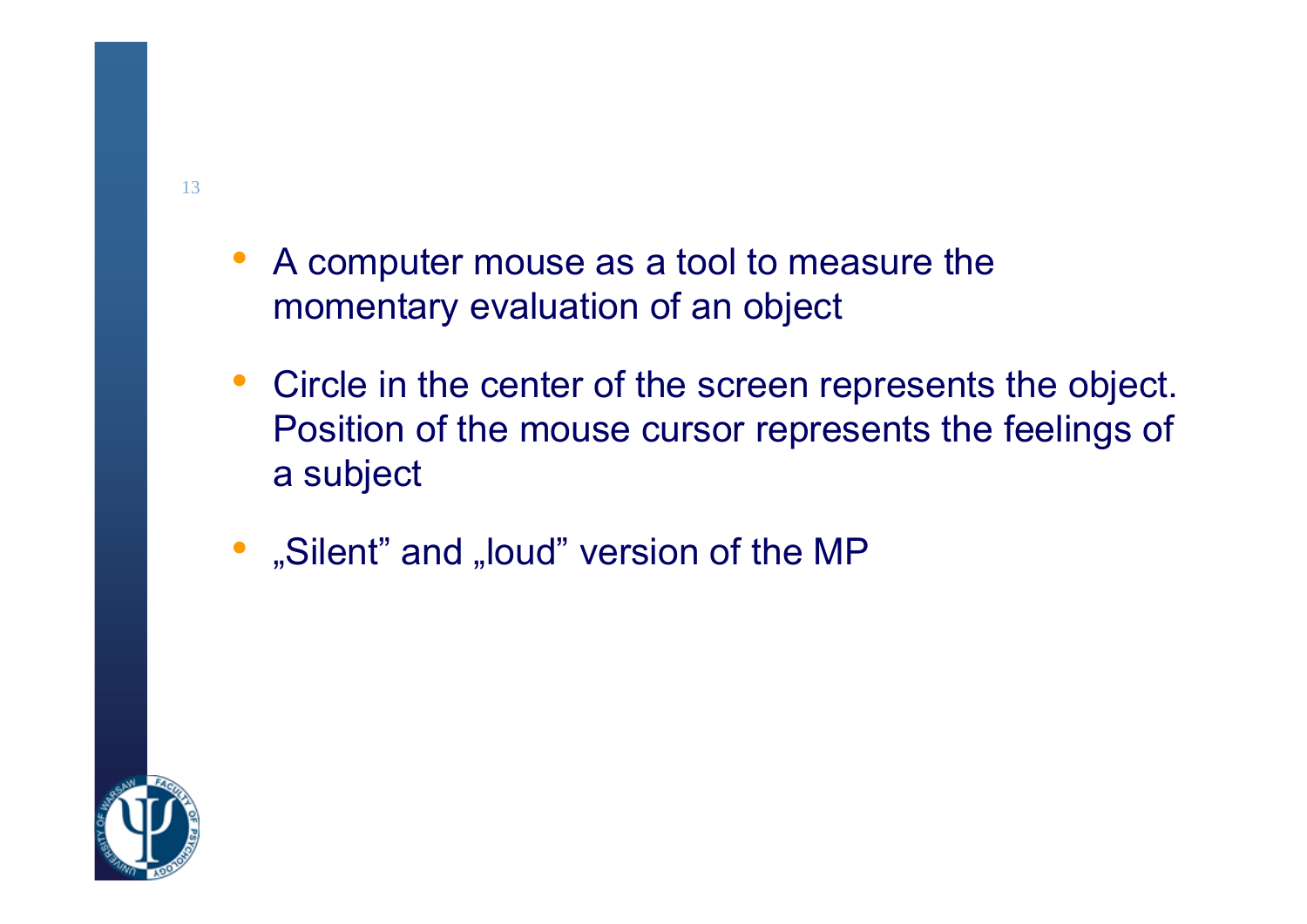#### **Mouse paradigm - the measures**

- 14
- Every 0.1 second the program records the position of the cursor
- • Analysis of the coordinates changing in time allows for the following parameters to be counted:
	- Distance from the screen center
	- Dynamic measures: variance of the distance, velocity and acceleration of the cursor
	- Time when the cursor remains idle
		- Within "close" region
		- Within "far" region

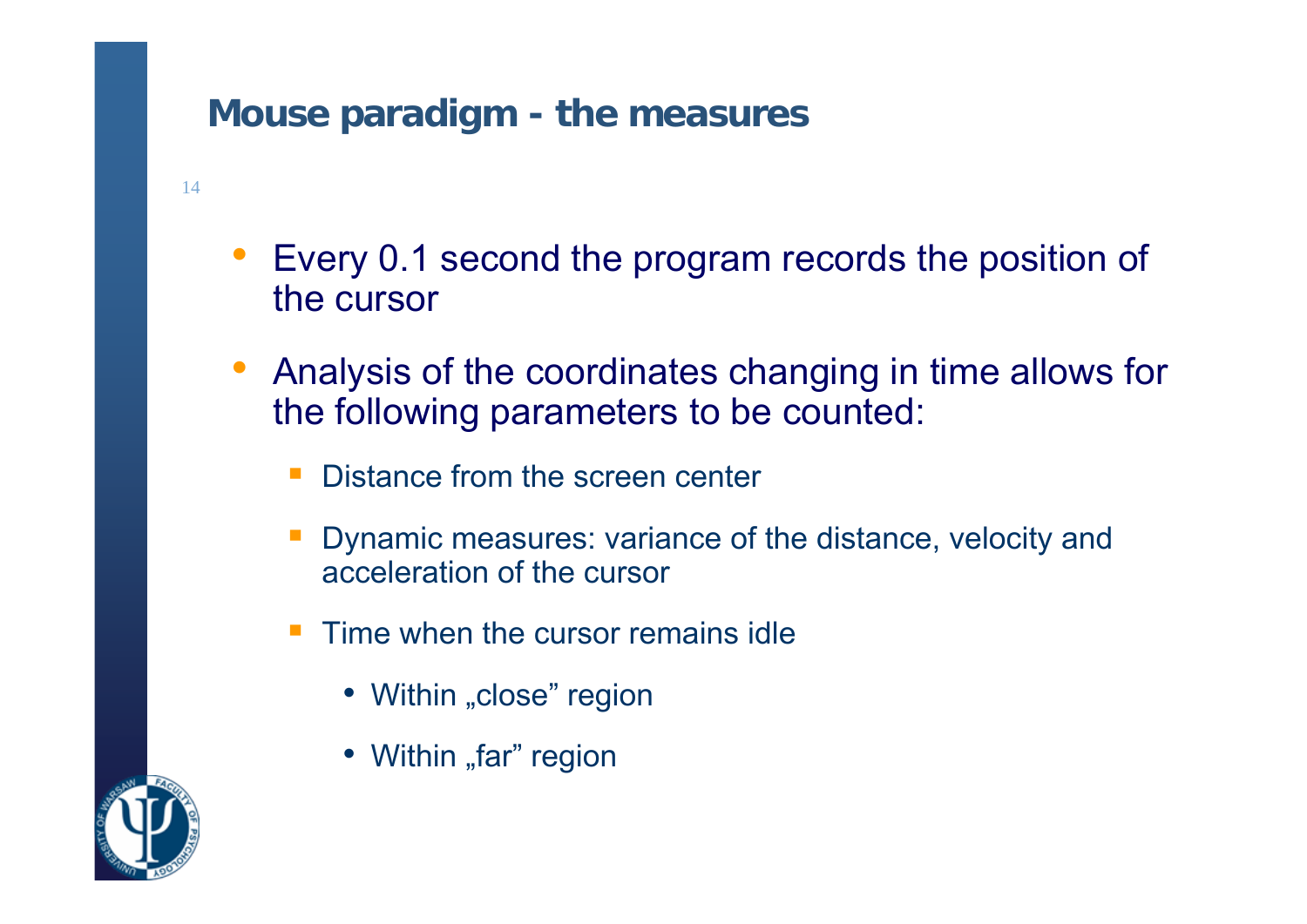#### **Exemplary data output**

15



Figure 1. Distance from target by time for subject judging positive target (Experiment 1).

Momentary Self-Evaluation by Self-Esteem and Time



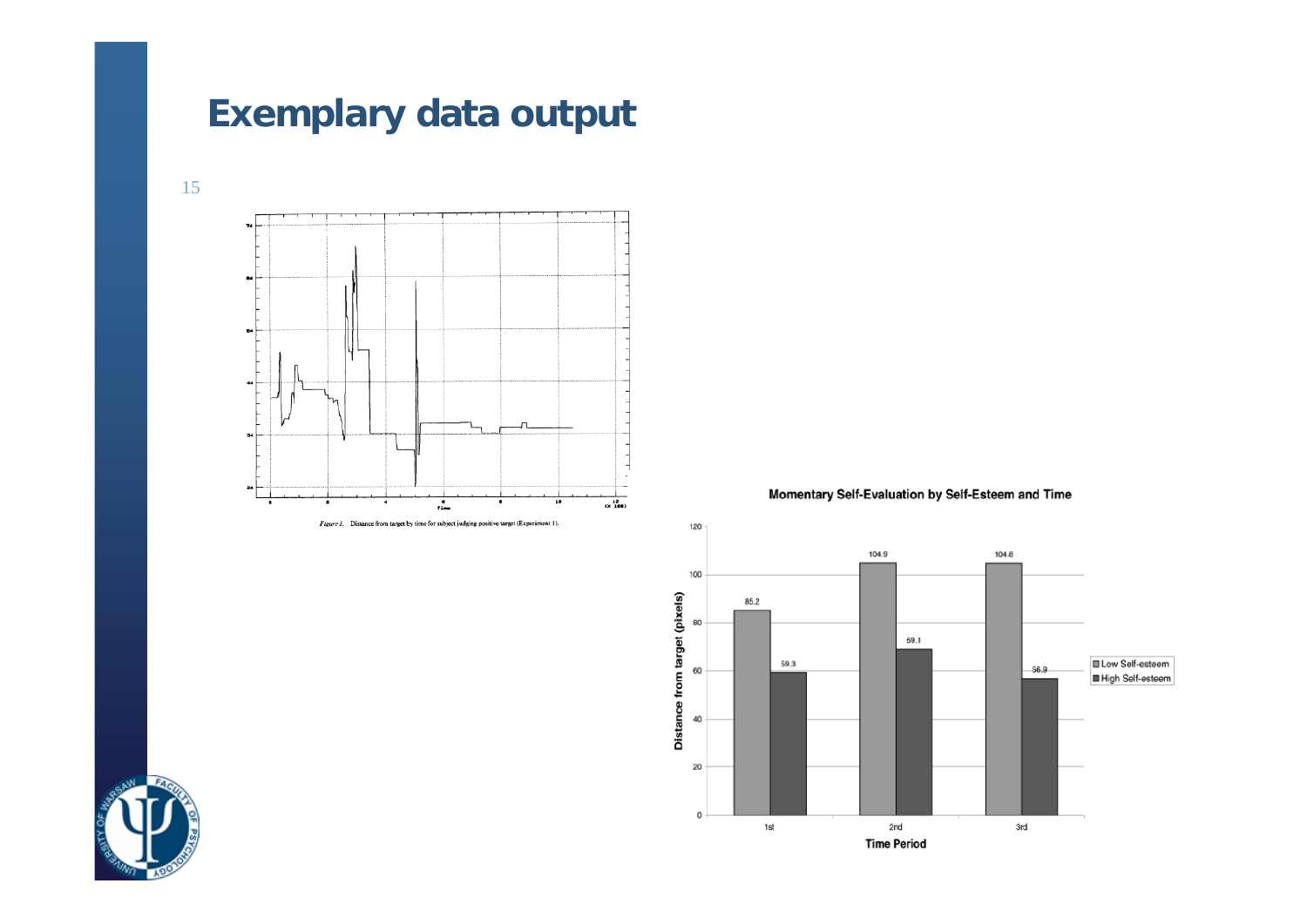#### **Research so far**

- 16
- • Social judgment (Vallacher, Nowak & Kaufman; Vallacher & Nowak, 1994, 1997)
- $\bullet$  Dynamics of the Self (Vallacher & Nowak, 2000; Vallacher, Nowak, Froelich & Rockloff, 2002; Krejtz, 2003)
- $\bullet$ Evaluation of in-group/out-group members (Lubna Haddad, 2000)
- $\bullet$ Psychology of sport (Parzelski, 2008)
- $\bullet$ Company brand mark recognition (Styla, 2006)
- $\bullet$ • Validation (in preparation) – correlations with implicit (IAT) and explicit (Rosenberg) measures of self-esteem, high reliability (Lisiecka, Styła, Ziembowicz)

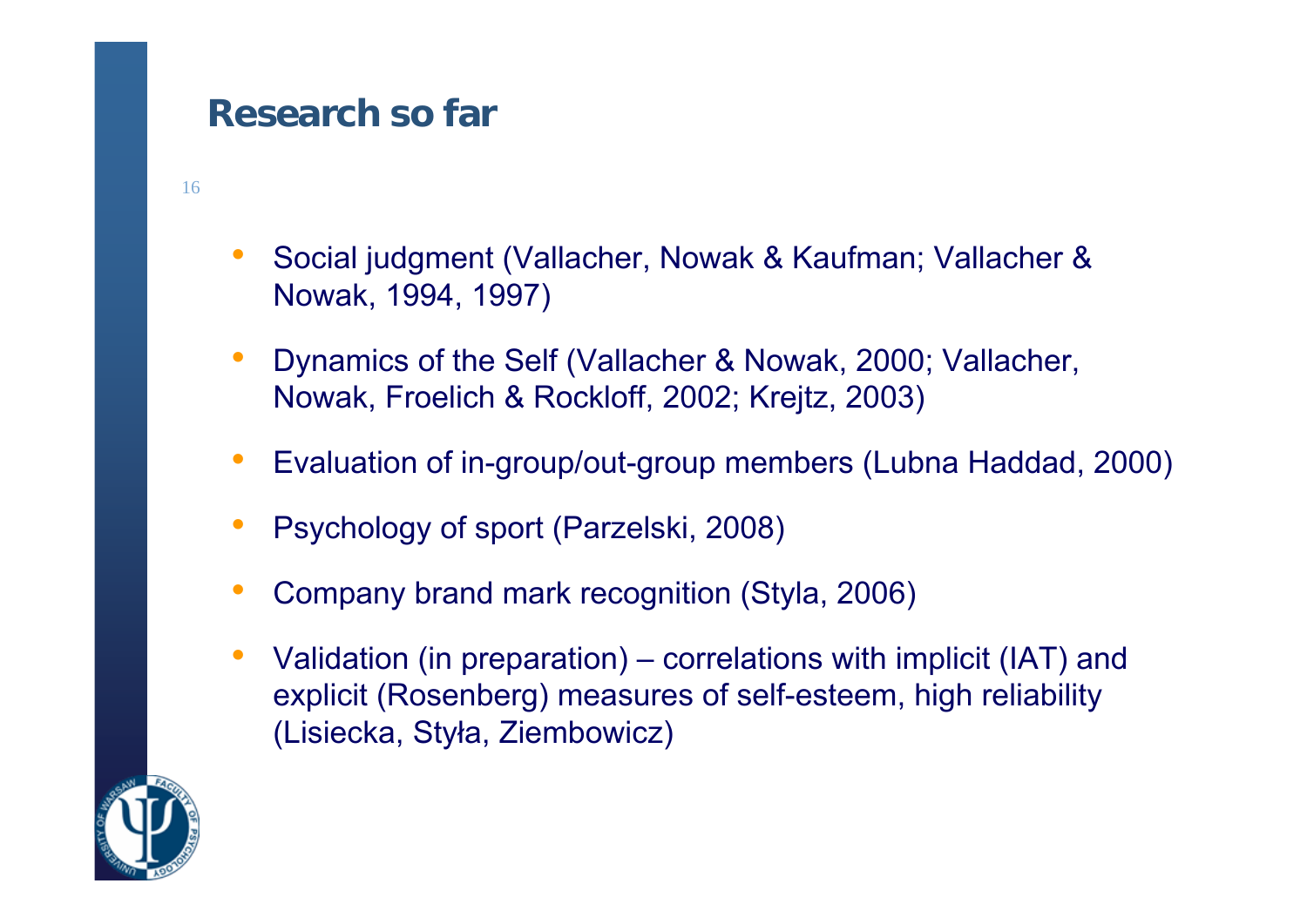#### **Example of a study: Vallacher, Nowak, Froelich & Rockloff, (PSPR, 2002)**

- 17• Participants: 69 undergraduates
	- • Measures: level of self-esteem (Rosenberg scale), self-esteem stability (Rosenberg scale), self-concept certainty, loud version of MP
	- •3 conditions: positive, negative and no priming
	- • Results:
		- priming effect visible only in the 1st time period
		- the effect of global self-esteem on both distance and resttime in 'close' and 'far' region became more pronounced in the 2nd and 3rd time period



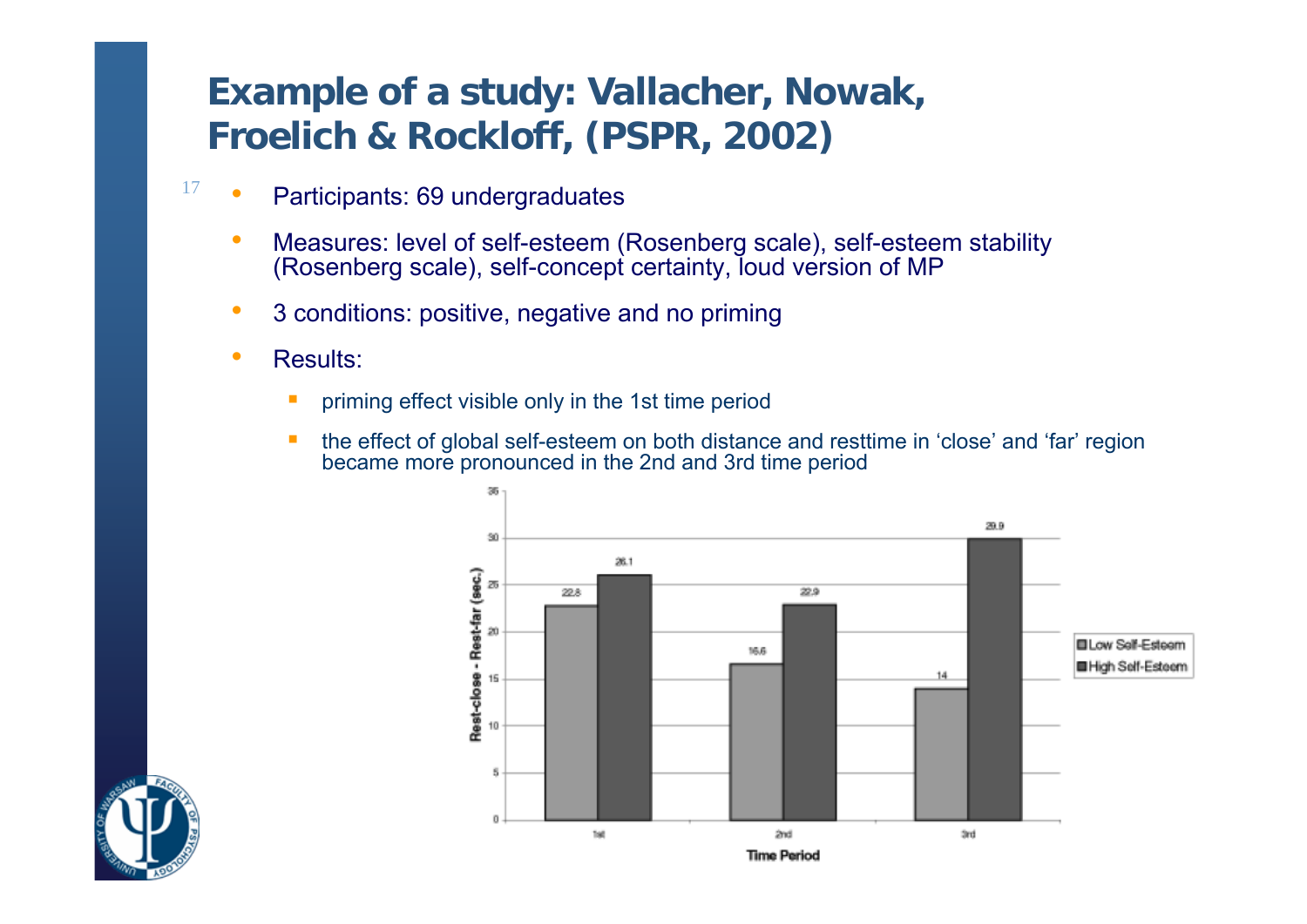#### **Silent version of MP - validation**

- • Question: Can silent version of MP be used as a reliable diagnostic tool for explicit and implicit selfesteem? (important for diagnosticians and psychotherapists)
- $\bullet$  Measures:
	- self-esteem and s.s. stability (Rosenberg scale); measure of implicit s.-s.: IAT (Implicit Association Test; (Greenwald, McGhee, Schwartz, 1998), last week's positive / negative events.
	- Two administrations of MP
- • Participants:
	- p. 94/84 psychology students (first and second year)

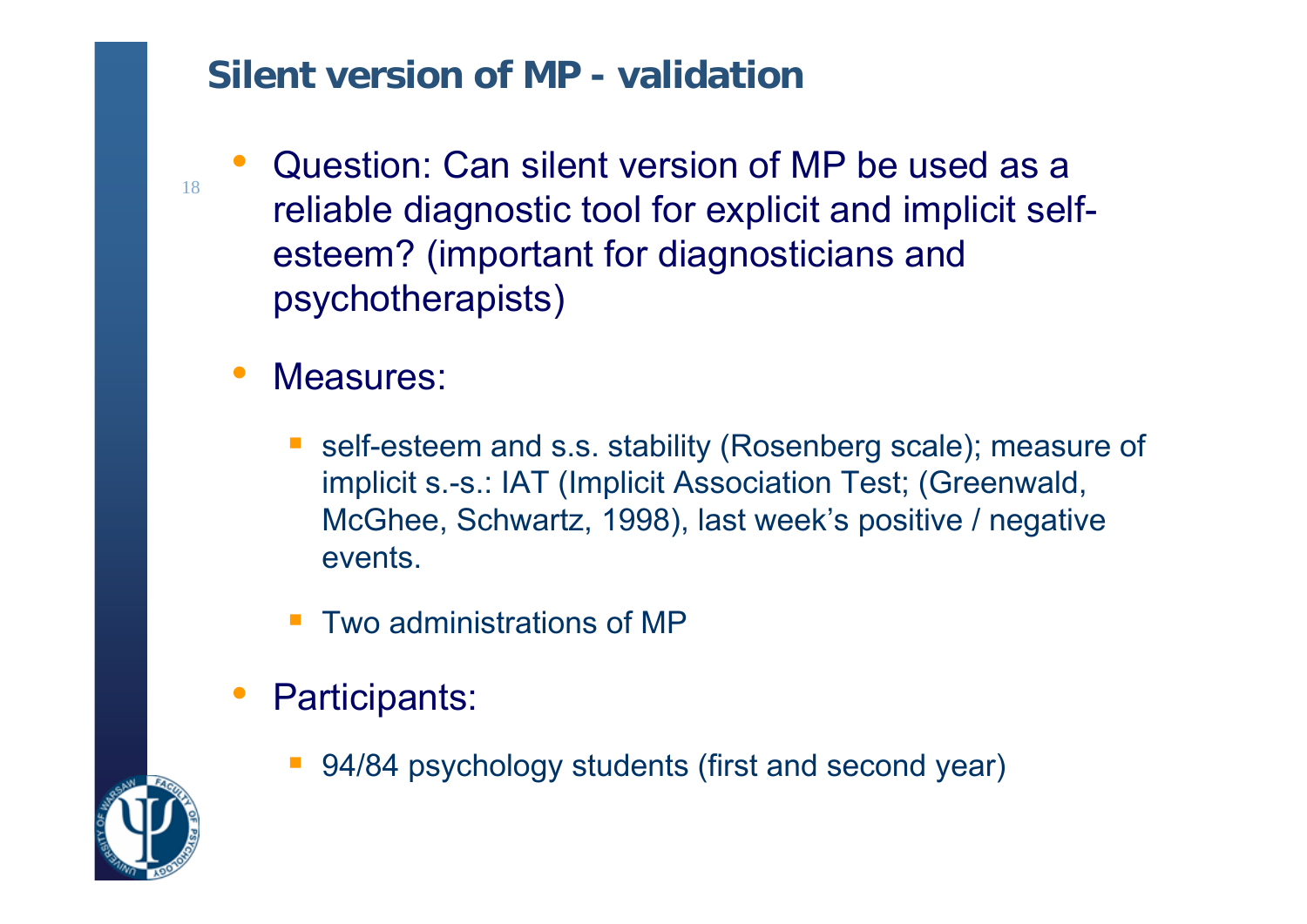#### **Results**

- Silent MP gave reliable results (correlations between: 0.6 0.7) but it depended on occurrence of positive vs. negative life events
- MP gave more universal results than other measures of self-esteem: mean distance in MP correlated with explicit measures of selfesteem, rest time – with implicit measures of self-esteem; even when they did not correlate with one another
- **U** Variance of the distance from the center of the screen became smaller with the course of time
- F Movement in the silent version was more random
- It is better to teach subjects to use silent MP (more reliable results in the second session)

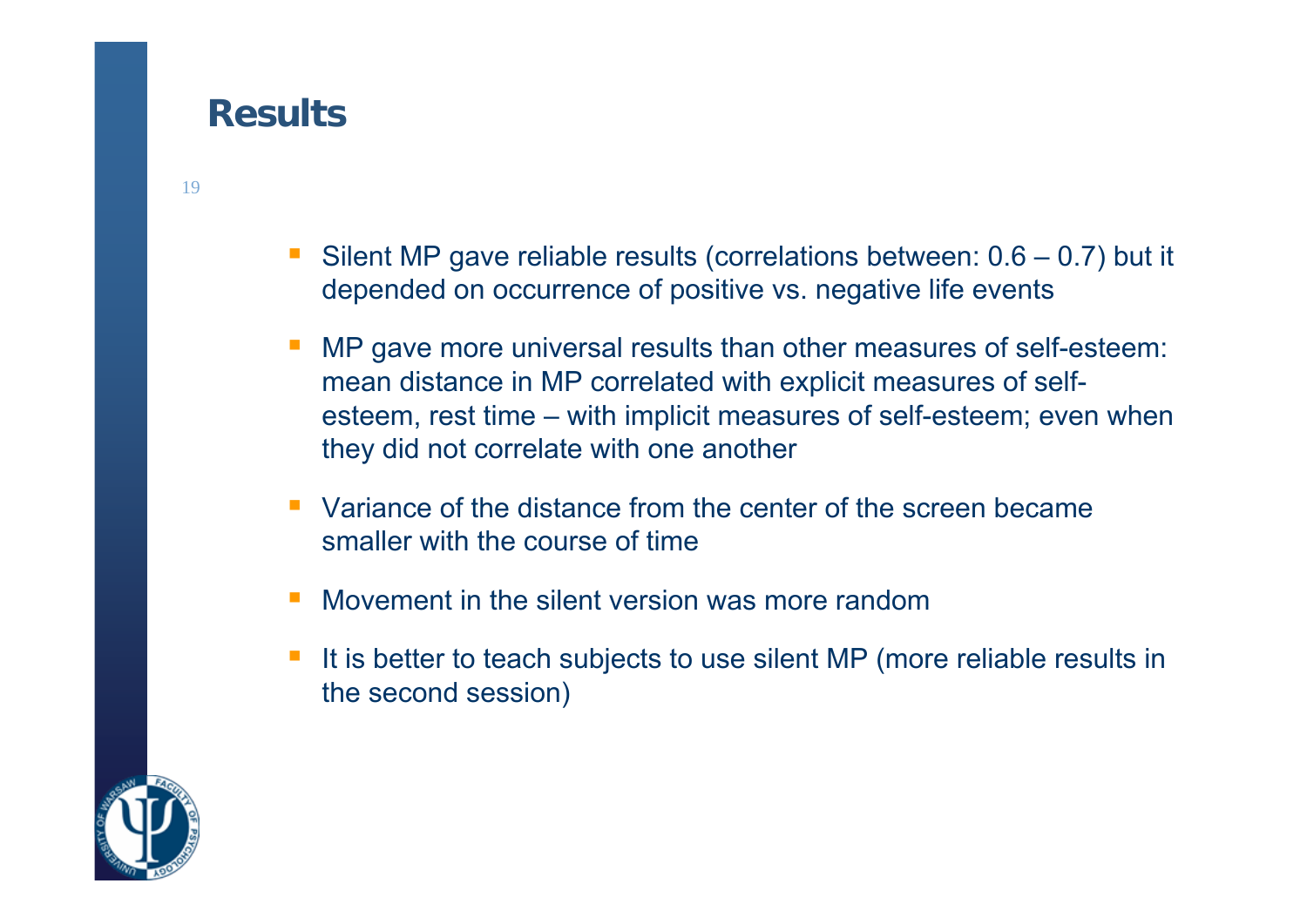#### **Variance of the distance in 3 time periods**





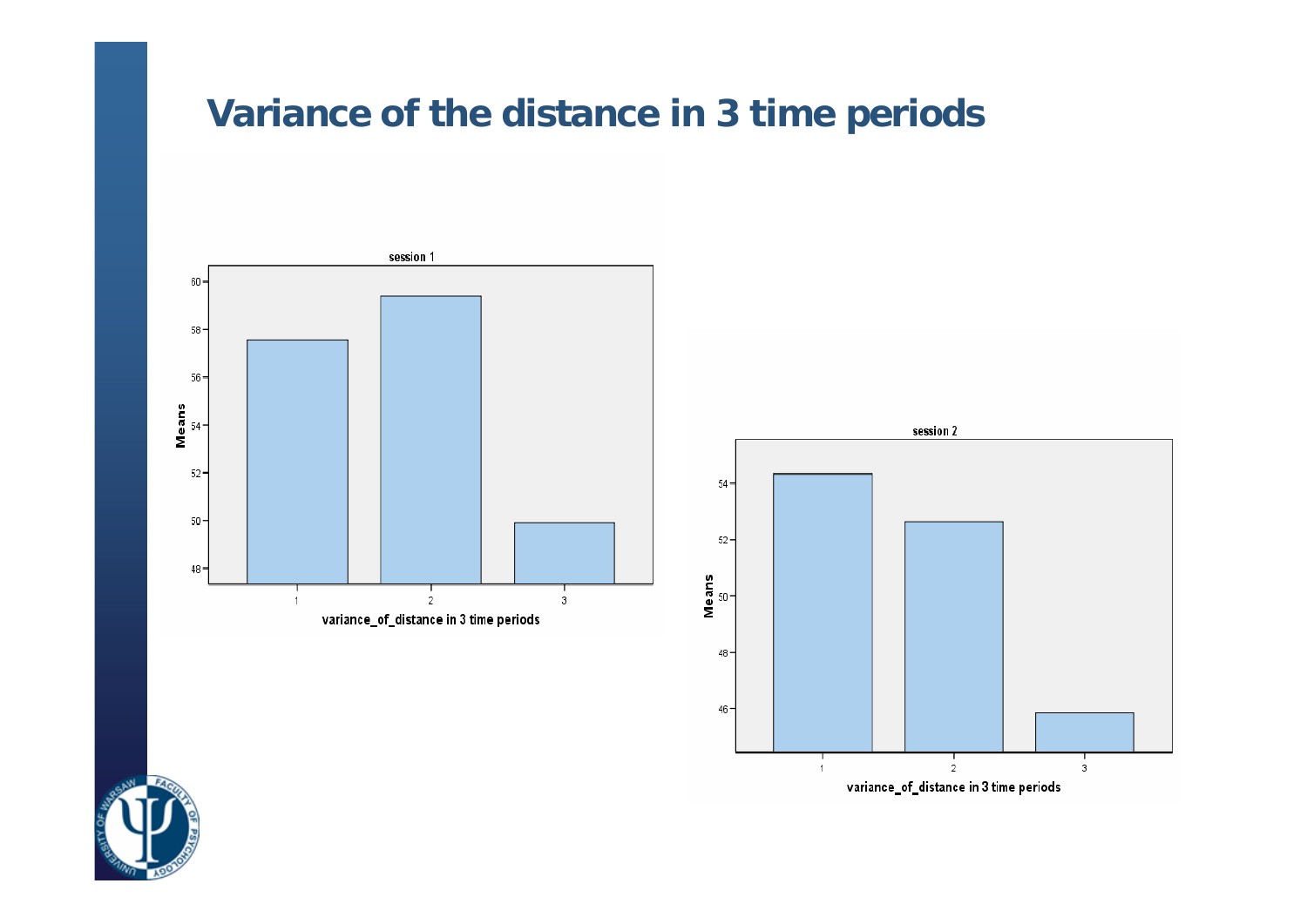|      | session                        |                                        |                       | Level of selfesteem<br>(Rosenberg) | Stability of selfesteem<br>(Rosenberg) | <b>IATeffect</b> |
|------|--------------------------------|----------------------------------------|-----------------------|------------------------------------|----------------------------------------|------------------|
| -10, | session 1                      | Mean distance                          | Pearson's correlation | $-.436$ <sup>**</sup> )            | $-.336$ <sup>**</sup> )                | $-167$           |
|      |                                |                                        | p                     | ,000                               | ,001                                   | ,108             |
|      | MOUSE<br>MEASURES              | Whole resttime                         | Pearson's correlation | $-0.001$                           | ,152                                   | $,262(*)$        |
|      |                                |                                        | p                     | ,994                               | ,144                                   | ,011             |
|      |                                | Resttime close                         | Pearson's correlation | ,110                               | ,157                                   | $,211(*)$        |
|      |                                |                                        | p                     | ,291                               | ,132                                   | ,041             |
|      |                                | Resstime far                           | Pearson's correlation | $-131$                             | $-0.007$                               | ,058             |
|      |                                |                                        | p                     | ,210                               | ,948                                   | ,581             |
|      | <b>MEASURES</b><br>EXPLICIT    | Level of selfesteem<br>(Rosenberg)     | Pearson's correlation | $\mathbf{1}$                       | $,511$ <sup>**</sup> )                 | ,132             |
|      |                                |                                        | p                     |                                    | ,000                                   | ,206             |
|      |                                | Stability of selfesteem<br>(Rosenberg) | Pearson's correlation | $,511$ <sup>**</sup> )             | $\mathbf{1}$                           | ,062             |
|      |                                |                                        | p                     | ,000                               |                                        | ,556             |
|      | session 2<br>MOUSE<br>MEASURES | Mean distance                          | Pearson's correlation | $-.657$ <sup>**</sup> )            | $-.463$ <sup>**</sup> )                | $-0.207$         |
|      |                                |                                        | p                     | 000.                               | ,000                                   | ,059             |
|      |                                | Whole resttime                         | Pearson's correlation | ,033                               | ,092                                   | $,221$ (*)       |
|      |                                |                                        | p                     | ,767                               | ,408                                   | ,043             |
|      |                                | Resttime close                         | Pearson's correlation | $,263(*)$                          | ,209                                   | ,136             |
|      |                                |                                        | p                     | ,016                               | ,057                                   | ,216             |
|      |                                | Resstime far                           | Pearson's correlation | $-.283$ <sup>**</sup> )            | $-135$                                 | ,132             |
|      |                                |                                        | p                     | ,009                               | ,222                                   | ,230             |
|      | <b>MEASURES</b><br>EXPLICIT    | Level of selfesteem<br>(Rosenberg)     | Pearson's correlation | $\mathbf{1}$                       | $,595$ <sup>(**)</sup>                 | ,033             |
|      |                                |                                        | p                     |                                    | ,000                                   | .764             |
|      |                                | Stability of selfesteem<br>(Rosenberg) | Pearson's correlation | $,595$ <sup>**</sup> )             | $\mathbf{1}$                           | $-0.072$         |
|      |                                |                                        | p                     | ,000                               |                                        | ,516             |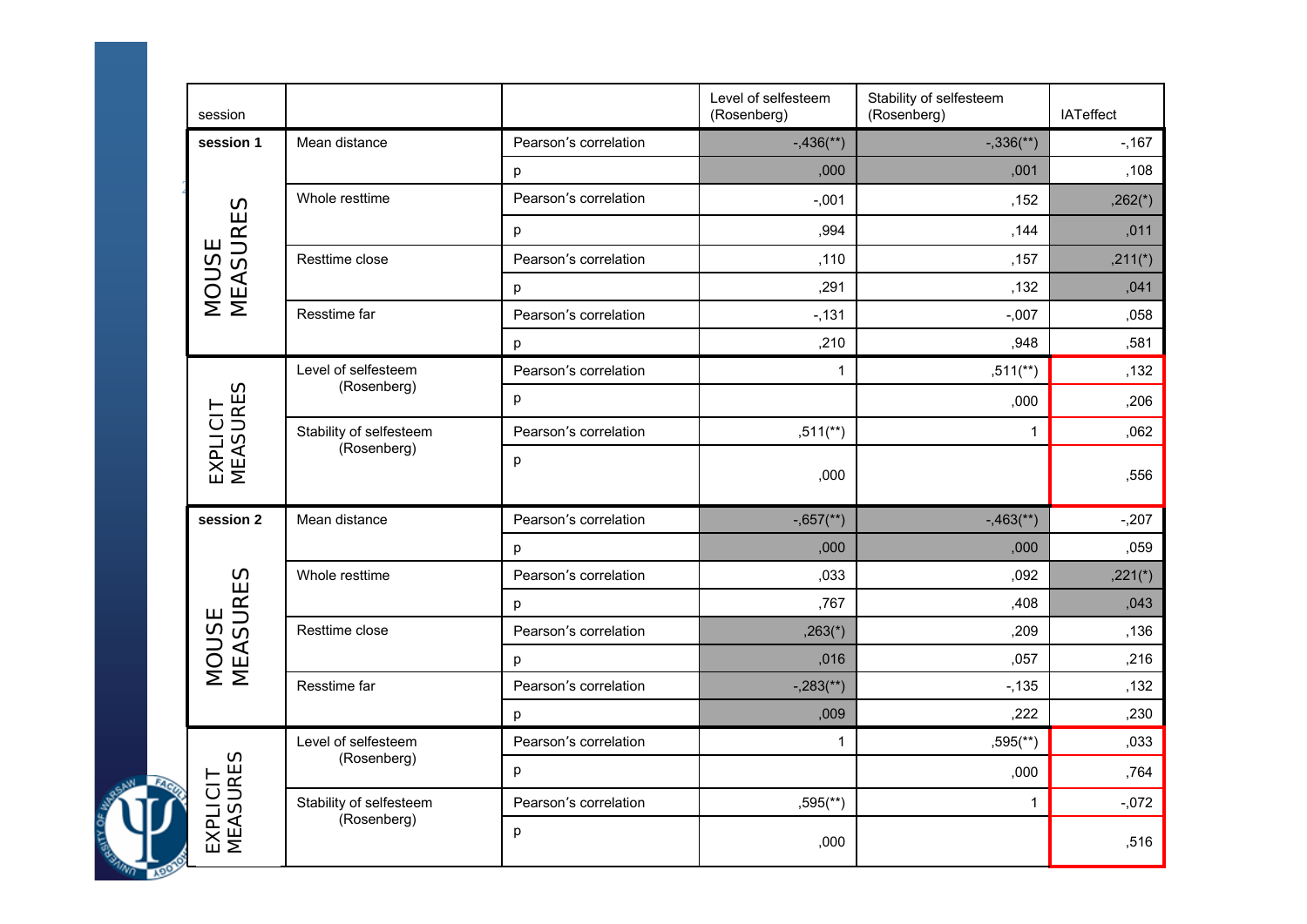#### **References:**

•

∙ছে⊻

- • Nowak, A. & Vallacher, R. R. (2005). The emergence of personality: Dynamic foundations of individual variation. Developmental Review, 25, 351-385.
- 22• Nowak, A. & Vallacher, R. R. (2005). Information and influence in the construction of shared reality. IEEE: Intelligent Systems, 20, 90-93.
	- • Nowak, A. Vallacher, R. R., & Zochowski, M. (2002). The emergence of personality: Personal stability through interpersonal synchronization. In D. Cervone & W. Mischel (Eds.), Advances in personality science (Vol. 1, pp. 292-331). New York: Guilford Publications.
	- • Nowak, A., & Vallacher, R. R. (2002). Computational models of social processes. In Encyclopedia of cognitive science. London: Nature Publishing Group (Macmillan Publishers).
	- • Nowak, A., Vallacher, R. R., Tesser, A., & Borkowski, W. (2000). Society of self: The emergence of collective properties in self-structure. Psychological Review, 107, 39-61.
	- • Vallacher, R. R. & Nowak, A. (1994). The stream of social judgment. In R. R. Vallacher & A. Nowak (Eds.). Dynamical systems in social psychology (pp. 251-277). San Diego: Academic Press.
	- • Vallacher, R. R. & Nowak, A. (2007). Dynamical social psychology: Finding order in the flow of human experience. In A. W. Kruglanski & E. T. Higgins (Eds.), Social psychology: Handbook of basic principles (2nd ed, pp. 734-758). New York: Guilford Publications.
	- • Vallacher, R. R., Nowak, A., & Kaufman, J. (1994). Intrinsic dynamics of social judgment. Journal of Personality and Social Psychology, 67, 20-34.
	- • Vallacher, R. R. & Nowak, A. (2000). Landscapes of self-reflection: Mapping the peaks and valleys of personal assessment. In A. Tesser, R. Felson, & J. Suls (Eds.), Psychological perspectives on self and identity (pp. 35- 65). Washington, DC: American Psychological Association.
	- • Vallacher, R. R. & Nowak, A. (2006). Coherence in human experience and psychological science. In P. Van Lange (Ed.), Bridging social psychology: The benefits of transdisciplinary approaches (pp. 77-82). Hillsdale, NJ: Lawrence Erlbaum.
	- • Vallacher, R. R. & Nowak, A. (2007). Dynamical social psychology: Finding order in the flow of human experience. In A. W. Kruglanski & E. T. Higgins (Eds.), Social psychology: Handbook of basic principles (2nd ed, pp. 734-758). New York: Guilford Publications.